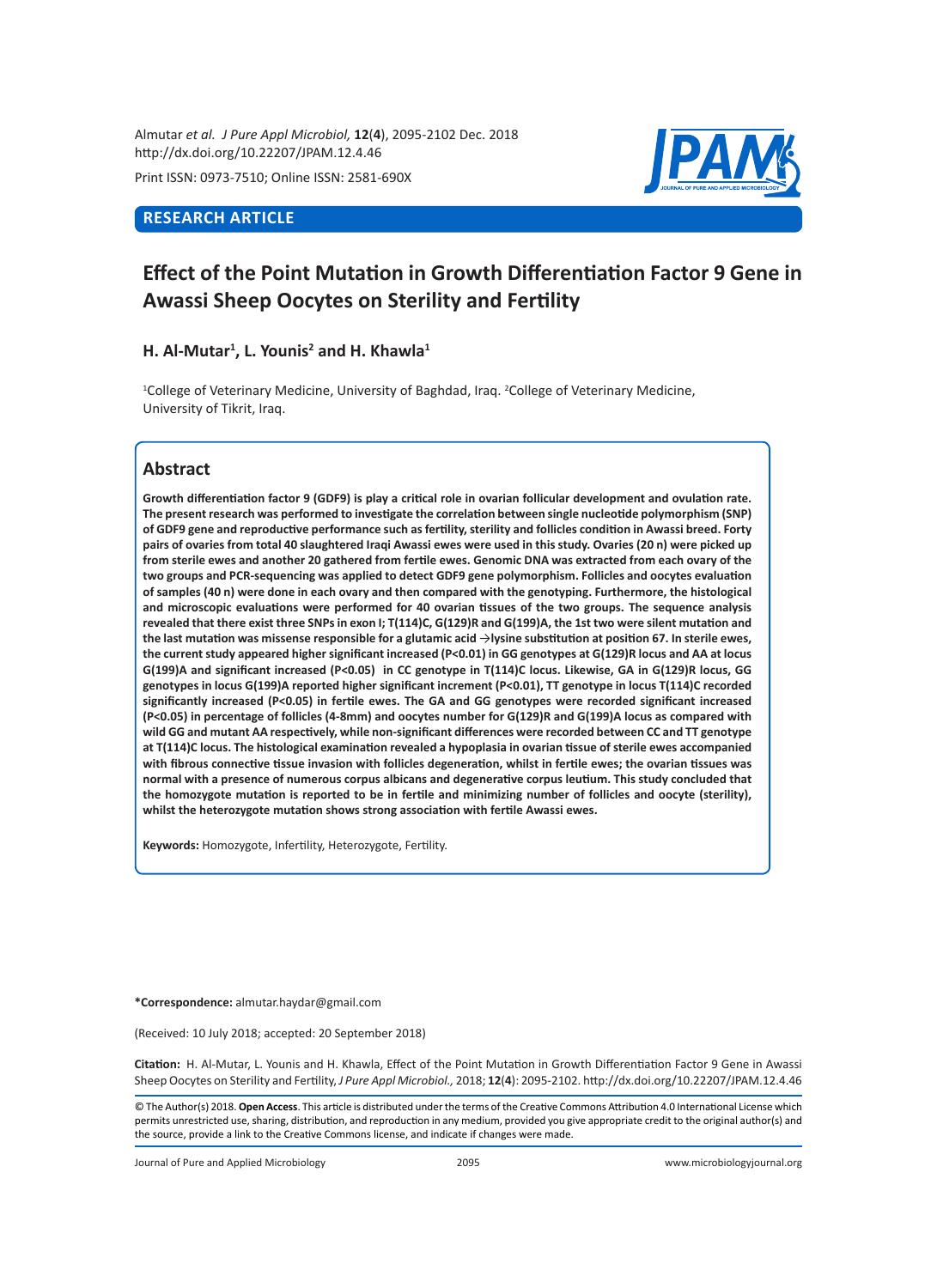#### **INTRODUCTION**

Growth differentiation factor (GDF) 9 is a β superfamily transforming growth factor (Elvin *et al*. 2000).The GDF9 secreted particularly from oocyte through folliculogenesis, it works synergistically with bone morphogenetic protein 15(BMP15) to enhance proliferation of granulosa cells, increment in inhibin production and suppressing progesterone secretion induced by FSH (McNatty *et al*. 2005). In addition to that, GDF9 stimulate follicular growth, granulosa cells luteinization and maintain normal follicular environment in sheep (Juengel *et al*. 2002), maintains normal fertility in female (De Castro *et al*. 2016). In sheep, GDF9 is express exclusively in oocyte (Bodensteiner *et al*. 1999) and act paracrine to control several enzymes of granulosa cells (Elvin *et al*. 1996), these events are crucial for ovulation, fertilization, and successful reproduction. In the sheep, Fabre *et al*., (2006) notice the strong action of GDF-9 on diminishing both basal and FSH-stimulated progesterone generation via granulosa cells of small antral follicles.

 Block follicular progression and complete infertility will occur in GDF9 gene deletion because ovary are occupied by abnormal follicle with an only single layer of granulosa cells that are arranged asymmetrically, in addition, theca cell layer is likewise prominently missing in all primary one-layer follicle (Dong *et al*. 1996).

The ovine GDF9 gene map in chromosome five (Sadighi *et al*. 2002). The GDF9gene spans about 2.5 kilo bases (kb), it contains two exons and single 1126 basepairs(bp) intron that intermediate between the two exons, exon I spans 397 bp that encodes 1-134 amino acids, while exon II spans 968 bp that encodes 135-456 amino acids (Bodensteiner *et al*. 1999).

Awassi sheep is representing more than half percent of total Iraq's sheep (Al-Barzinji *et al*. 2013). Generally, about 9% of Iraqi Awassi ewes lambing twice per year (Lafi *et al*. 2009). The distinguishing of DNA markers can prompt the hereditary betterment and enhance selection to hasten the reproduction regimes (Asadpour *et al*. 2012).

Sheep litter size (ovulation rate) is an important fertility characteristic that have an economic value (Notter, 2008). Conversely, the sterility due to small and undeveloped ovaries caused by point mutations of some genes (Davis, 2005). For that reason, the enhancement of sheep fertility traits via selection is a major goal of researchers (Kumm, 2008).

The GDF9 gene has a vital role in ovulation rate enhancement and improves litter size in heterozygous of female sheep (Souza, 2014). Many mutations in GDF9 sheep gene were determined in various sheep breed, these mutations are significantly associated with infertility or with ovulation rate improvement (Hanrahan *et al*. 2014).

The available information regarding this aspect in Iraq is insufficient, therefore, the current study conducted to evaluate the combination between SNPs of GDF9 sheep gene with reproductive sterility and fertility in Awassi breed.

#### **MATERIALS AND METHODS Experimental animals**

Forty slaughtered Awassi ewes were used to recovered ovaries from Al-shoala abattoir/ Baghdad. Forty pairs of ovaries were picked up and transferred to the laboratory of Biotechnology Research Center-Al-Nahrian University/Baghdad within 2-3 hour. Samples that collected from fertile ewes were (20 n) and from sterile ewes (20 n) depending on case history of normal and abnormal reproductive efficiency and depend on grossly evaluation of the ovaries and genitalia condition after slaughtering. Infertile with poorly observed follicles, which were predicted sterile ewes and the rest collected from normal cyclic ewes with presence follicles, corpus albicans, and some sample have corpus leutium (fertile).

### **Follicle and oocytes evaluation**

Total 70 follicles with diameter (4-8 mm) were measured grossly with a micrometer (Mitutoyo/Japan) immediately after transferred ovaries (40 n) to a petri dish containing normal saline. Cumulus oocyte complexes (COCs) (n 88) were collected by aspiration from follicles (4–8 mm) and by slicing of ovaries, then, examined under microscope to evaluate the quality and numbers of oocyte that have been recovered.

#### **DNA extraction and gene amplification**

Genomic DNA was isolated directly from ovarian tissue of the fertile and sterile groups by G-spin Kit (INtRON/ Korea) according to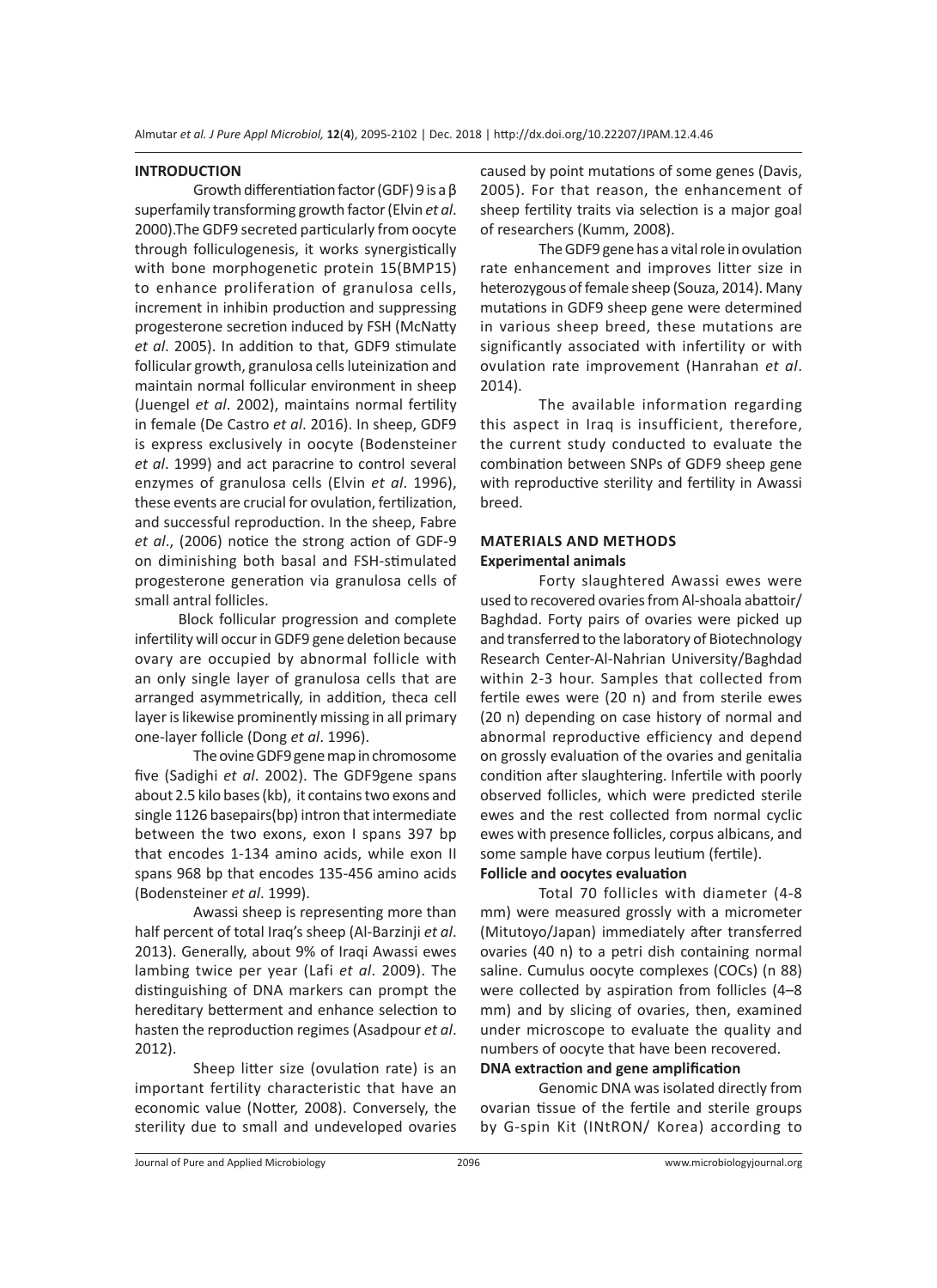manufacturer's kit protocol.

Two primers were utilized to amplify Exon I of ovine GDF9; (forward) 5-GAAGACTGGTATGGGGAAATG-3 and (reverse): 5-CCAATCTGCTCCTACACA CCT-3. The reaction program was 35 cycles; initial denaturation 94°C for 5 min, denaturation 94°C for 45 s, annealing 58°C for 40 s and extension 72°C for 1 min, then followed by final extension 72°C for 10 min (Hafezian, 2011).

#### **Sequencing and genotyping**

The PCR products (amplicon) were sequencing successfully via Macrogen Corporation/ Korea (Sanger sequencing method). Homology search was conducted by using BLAST option, which is available online in NCBI By using BioEditprogram and NCBI, the SNPs were determined.

#### **Histology and microscopic evaluation**

First, ovaries (20 n equally from fertile and sterile ewes group) were used after genotyping. Each ovarian sample was stabilized in neutral buffered formalin (10%) (BDH/ England) after dissected. Next, the samples were transmitted into ethanol (70%) (BDH/ England), dehydration and embedding of samples in paraffin wax were done. After that, samples were cut into several sections (5 mM). After that, sections were floated into slide and left several hours to dry at 50°C, then dewaxed and rehydrated in a graded series of ethanol solutions. Finally, morphological inspection was done after hematoxylin and eosin staining (vector/ USA) of the sections according to (Elvin *et al*. 1999; Nicol *et al*. 2009).

#### **Statistical Analyses**

The Statistical Analysis System- SAS (2012) program was applied to monitor the effect of factors in parameters of present study; Chisquare test was utilized for significant comparison between percentages, while T test was used to significant compare between means.

#### **RESULTS**

#### **PCR amplification and sequencing**

The PCR amplification of exon I ovine GDF9gene for Awassi ewes appeared uniform fragments with size 462 bp when electrophoresed in 1% agarose gel (Fig. 1).

The sequencing revealed three SNPs in GDF9 gene (exon I) in chromosome 5. These SNPs; T(114)C, G(129)R and G(199)A when compared to GDF9 gene of Norwegian white sheep breed,



**Fig. 1.** The PCR product of exon I GDF-9 gene. M = DNA ladder 100–10000 bp. Lane 1–19 = s PCR samples.



**Fig. 2.** Wild-type and new variant(A)T(114)C, (B)G(129) R and (C)G(199)A of exon I GDF-9 gene.

**Table 1.** Type of substitution of exon I GDF-9 gene in Awassi ewes

|   | Location of<br>SNP (exon I) | Nucleotide<br>change | Amino acid<br>change & number         | Predicted<br>effect | Type of<br>mutation       |
|---|-----------------------------|----------------------|---------------------------------------|---------------------|---------------------------|
| 1 | T(114)C                     | ACT > ACC            | Threonine $>$<br>threonine (38)       | Transition          | Silent<br>Mutation        |
|   | G(129)R                     | GAG > GAG<br>& GAA   | glutamic acid ><br>glutamic acid (43) | Transition          | Silent<br><b>Mutation</b> |
| 3 | G(199)A                     | GAG > AAG            | glutamic acid ><br>lysine (67)        | Transition          | Missense                  |

Journal of Pure and Applied Microbiology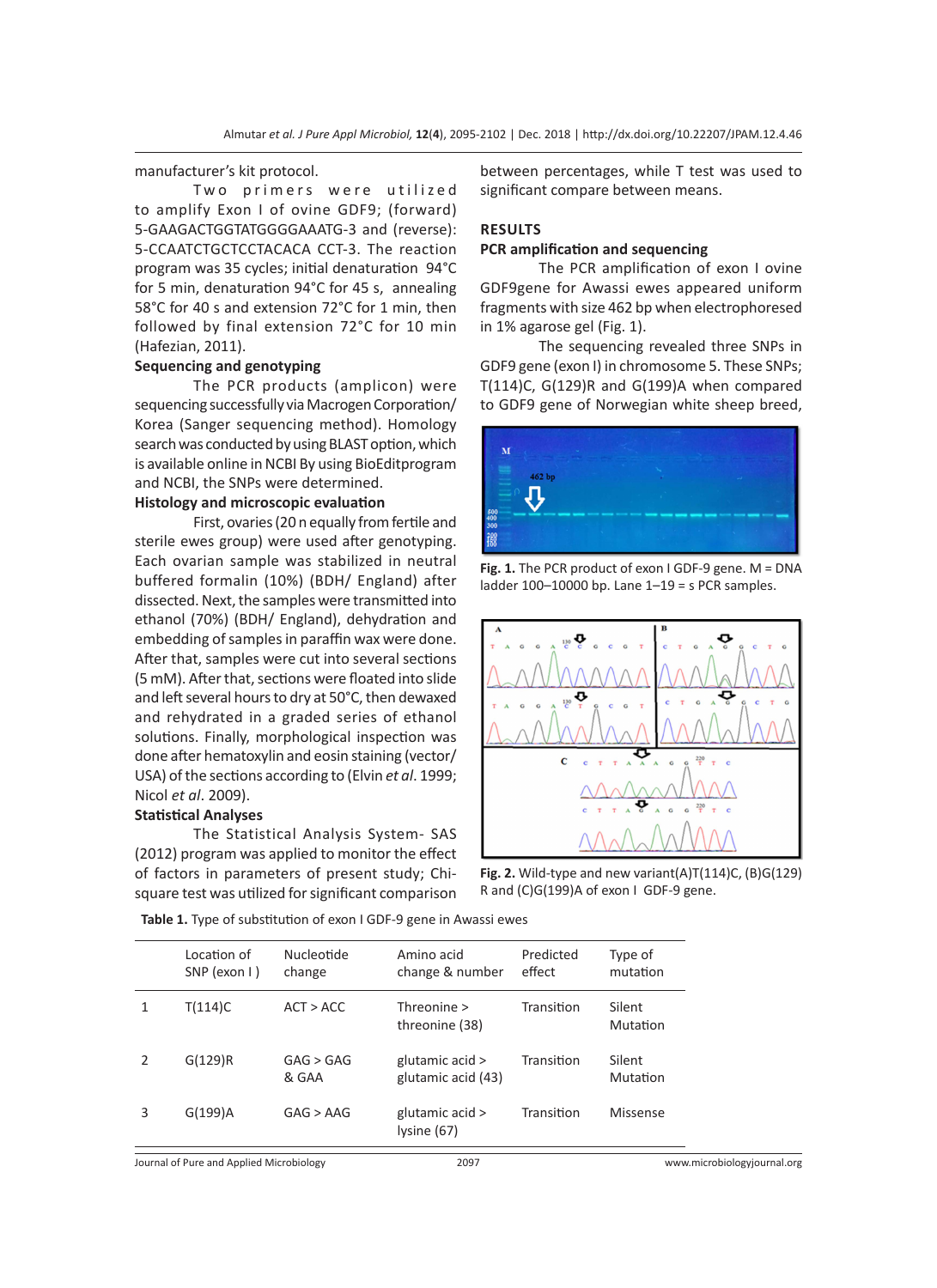Sequence ID: HE866499.1. Based on our sequence analysis, the SNPs identified in three different sequences, the first and third were silent mutation and the second was missense mutation, while other sample not showed any variation when compared to same breed (Fig. 2) (Table 1).

The genotypic frequencies, allele distribution and sequence polymorphisms of exon I Ovisaries GDF9 gene in Awassi ewes showed in (Table 2).

#### **Association between genotypes, sterility and fertility**

According to table 3, the analysis of samples that collected from sterile ewes showed that homozygote G and A alleles (GG & AA genotypes) were highly significant increased (P<0.01) than heterozygote G allele (GA genotype) in locus G(129)R and G allele (GG genotype) of G(199)A locus respectively. Additionally, in locus T(114)C; the T allele was significantly lower (P<0.05) than C allele. The results of fertile ewes showed that heterozygote G allele (GA genotype) of locus G(129)R and A allele of G(199)A locus were highly significant increased (P<0.01) than homozygote G allele and A allele of G(199)A respectively. While, the C allele was less significantly (P<0.05) than T allele in locus T(114)  $\mathcal{C}$ 

#### **Association between genotypes and assessment of follicles and oocytes**

The follicles percentage that obtained from ovarian samples that possess GA and GG genotypes were significantly higher (P<0.05) as compared with GG and mutant AA genotypes in G(129)R and G(199)A locus respectively, while nonsignificant differences were observed between TT and CC genotypes of T(114)C locus (Table 4).

A significant differences (P<0.05) were showed between (GG and GA genotypes) and between (GG and AA genotypes) in percentage of oocytes that completely and partially enclosed with cumulus cells (CCs) in G(129)R and G(199) A locus respectively, but in T(114)C locus, nonsignificant differences were noted between TT and CC genotypes (Table 4).

#### **Association between genotypes and ovarian histology**

The ovarian tissues that obtained from sterile ewe's specimens that possess A allele of G(199)A locus showed severe hypoplastic changes represented by diminished the number of developmental follicles (different phases

| Table 2. OCTIVI POSSITU AIICICS SU UCLUI C ITEQUETICIES VI EXVITT VI ODF-9 REITE IUCUS IUI AWASSI EWES |                     |          |                       |                          |                  |      |             |  |
|--------------------------------------------------------------------------------------------------------|---------------------|----------|-----------------------|--------------------------|------------------|------|-------------|--|
|                                                                                                        | Locus               | Genotype | Observed<br>genotypes | Genotypic<br>frequency % | Allele frequency |      | Chi square  |  |
|                                                                                                        | T(114)CHomozygote   | TT       | 18                    | 45.00                    | T Allele         | 0.45 | $4.392*$    |  |
|                                                                                                        |                     | CC       | 22                    | 55.00                    | C Allele         | 0.55 |             |  |
|                                                                                                        | G(129)RHeterozygote | GG       | 13                    | 32.50                    | A Allele         | 0.33 | $10.053$ ** |  |

3 G(199)AHomozygote GG 16 40.00 G Allele 0.4 7.250 \*\*

GA 27 67.50 G Allele 0.66

AA 24 60.00 A Allele 0.6

**Table 2.** Genotypesand alleles structure frequencies of exon I of GDF-9 gene locus for Awassi ewes

\* (P<0.05), \*\* (P<0.01).

**Table 3.** The correlation between sterile (20 n) and fertile ewes (20 n) with genotypes.

|            | <b>Parameters</b> | T(114)C   |           | G(129)R   |          | G(199)A    |          |
|------------|-------------------|-----------|-----------|-----------|----------|------------|----------|
|            | Sterile           | TТ        | CC        | GG        | GA       | GG         | AA       |
|            |                   | 9(55%)    | 11 (45%)  | 13 (65%)  | 7 (35%)  | 8(40%)     | 12 (60%) |
|            | Chi square        | 4.392 $*$ |           | $9.783**$ |          | $7.250**$  |          |
| 2          | Fertile           | 11 (55%)  | 9 (45%)   | 8 (40%)   | 12 (60%) | 14 (70%)   | 6 (30%)  |
| Chi square |                   | 4.392 $*$ | $7.250**$ |           |          | $11.250**$ |          |

Journal of Pure and Applied Microbiology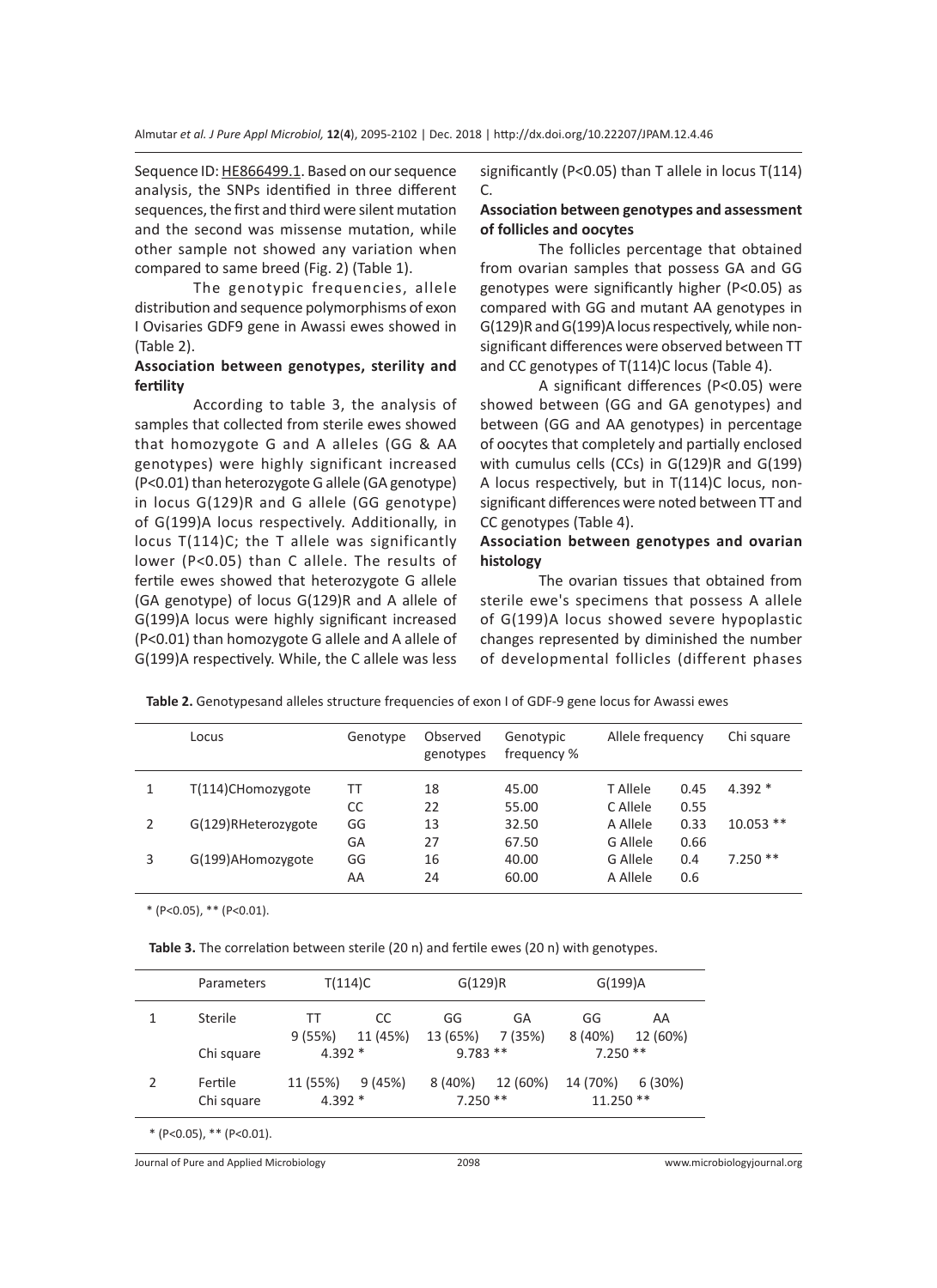of follicles are absent) that mostly replaced with stromal connective tissue (Fig.3A). In addition, the remnants follicles undergo severely degenerated follicular cells and proliferation of fibrous connective tissue which contained eosinophlic material (Fig. 3B).

On the other hand, the ovarian histology that taken from fertile ewes that hada heterozygote G allele of G(145)R demonstrated normal follicular development with presence many corpus albicans in all samples. Moreover, presence degenerative corpus leutium (Fig. 4).

**Table 4.** Comparative between number and percentage of follicles and oocytes that surrounded by CCs with genotypes

|               | Parameters                                               | T(114)C        |                | G(129)R        |                | G(199)A        |                |
|---------------|----------------------------------------------------------|----------------|----------------|----------------|----------------|----------------|----------------|
|               |                                                          | ТT             | CC             | GG             | GA             | GG             | AA             |
|               | Follicles number                                         | 31<br>(44.28%) | 39<br>(55.71%) | 32<br>(45.71%) | 38<br>(54.28%) | 37<br>(52.85%) | 33<br>(47.14%) |
|               | with size (4-8mm)<br>Chi square                          | 1.644 NS       |                | $4.327*$       |                | 4.398*         |                |
| $\mathcal{P}$ | Oocytes surrounded<br>completely and<br>partially by CCs | 41<br>(46.59%) | 47<br>(53.40%) | 40<br>(45.45%) | 48<br>(54.54%) | 49<br>(55.68%) | 39<br>(44.31%) |
|               | Chi square                                               | 3.381 NS       |                | $4.278*$       |                | $4.564*$       |                |

 $*(P<0.05)$ 



**Fig. 3:** Ovarian histological sections for sterile ewes. (A) hypoplatic ovarian tissue, (B) follicular cells degeneration (H&E X40).

#### **DISCUSSION**

In this research, the polymorphic variations of coding GDF 9 gene were analyzed since that is an essential for folliculogenesis and female Awassi breed fertility.

By using sequence technique and analysis of the exon I of GDF-9 gene, three new variant SNPs were observed: T(114)C, G(129)R and G(199)A. Two of the three polymorphisms were nucleotide changes that do not result in an altered amino acid; Threonine (38) for T(114)C and glutamic acid (43) for G(129)R, The remaining nucleotide G(199)



**Fig.4.** Histological analysis of normal fertile ewesovaries. (A) Normal follicular development with presence many corpus albicans. (B) Degeneration corpus leutium.

A gave rise to amino acid variation (conservative changes) negatively charged polar glutamic acid to positively charged polar lysine (67). These SNPs not be described before. By comparison the genotypes with phenotypic traits, the effect on fertility and infertility was noticeable.

These outcomes was in agreement with Bahrami *et al*. (2014), who find polymorphisms in exon I region of GDF9 gene in Hisari sheep by using restriction enzyme HhaI. Also agree with Hanrahan *et al*. (2004) study, which find that one SNP a missense 260G>A in exon I of GDF9 gene in Belclare and Cambridge Sheep breed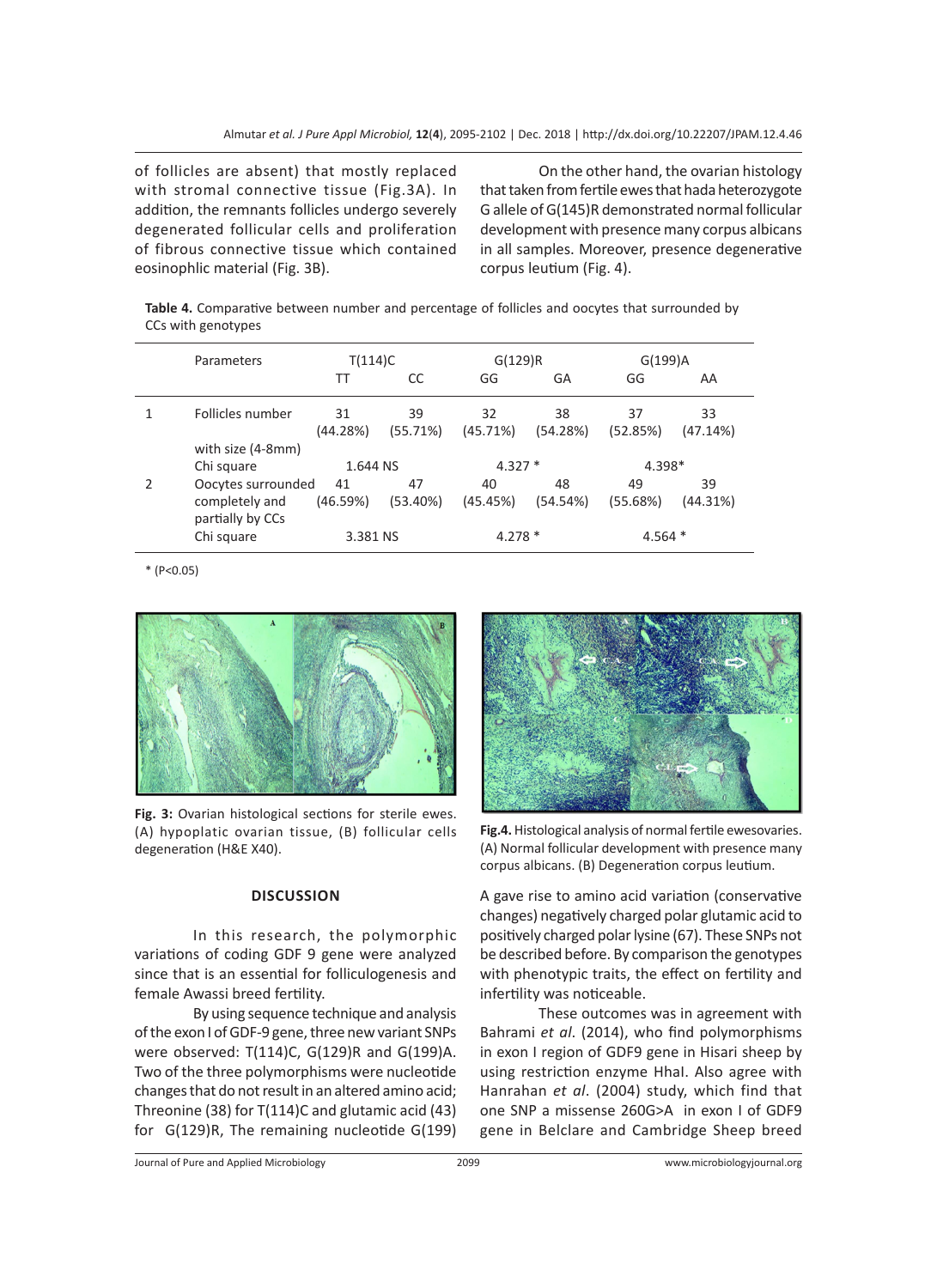(rs410123449), these SNPs substitutes one basic charged polar group Arginine to another polar charge (Histidine) at amino acid residue (87).

# **Association between genotypes, fertility and sterility**

The outcomes of recent study (Table 3) showed that C mutant allele for T(114)C locus were noticed in sterile ewes, while wild T allele were fertile. Also, the A mutant allele for G(199)A locus were showed in sterile samples, while wild G allele related with fertile ewes. These SNPs not descripted before and agree with Hafezian (2011) study, which mentioned that presence C to T transitional mutation in exon IofSangsari sheep and this related with reproduction (fertility and sterility).

Additionally, according to G (129) R, the sterile ewes have wild homozygote G allele, while fertile ewes possessed mutant heterozygote G allele. The recent study was in agreement with other reports (Davis *et al*. 2006; Galloway *et al*. 2000; Hafezian *et al*. 2011), they reported that homozygous genotype were sterile or reduced fertility rate. Additionally, our study agree with Barzegari *et al*. (2010), who showed that heterozygous for GDF9 (G>A) genotypes resulted in higher ovulation rates in Ghezeland Moghani Sheep, but not find association between mutation and sterility.

Moreover, the present study in agreement with Hanrahan *et al*. (2004), who conclude that the GDF9 SNPs in exon I and exon II were associated with increment ovulation rate, and subsequently responsible for enhancement the litter size in heterozygous allele for Belclare and Cambridge breeds ewes, but sterility in homozygotes. These events are happened due to failure of normal development of ovarian follicles.

The three SNPs that find in exon I reflect high effect on GDF9 function and thereafter effect on folliculogenesis, these facts are consistent with the Khodabakhshzadeh *et al*. (2016) results, which concluded that the high grade of genetic diversity that observed in ovine GDF9 gene coding region which probably affects folliculogenesis and ewe's fertility.

#### **Association between genotypes and assessment of follicles and oocytes**

The current study find and confirmed the direct relationship between the SNPs of GDF9 with number of normal follicles and also with number of effective oocytes that been retrieved from ovaries. The proportion of follicles that recorded in mutant GA genotype (Table 4) were higher significant than GG in G(129)R. These views seem to be consistent with Mullen *et al*. (2014) finding, which suggested that the missense mutation in GDF9 diminishes the biologic effect of GDF9 mature protein and reducing its capacity to function as a feedback inhibitor to FSH, that may led to enhance ovulation rate in Finnsheep breed.

In addition, Vitt *et al*. (2000) mentioned that in rats, the GDF9 inhibit FSH-induced cAMP synthesis, so the SNPin GDF9 of sheep may be cause increment the sensitivity of ovarian follicles to FSH, and that exert a positive effect on the number of developing follicle and CCs expansibility. Moreover, GDF-9 decline mRNA synthesis of LH receptors, also it has particular impact on CCs via inducing CCs expansion and improves hyaluronan synthase 2 (HAS2) and cyclooxygenase 2 (COX-2) expression. These events lead to rise of ovulation rate in G(129)R SNP.

Simultaneously, the finding noticed that mutant AA genotype of G(199)A locus recorded a marked diminish in follicles average number, as well as in oocytes number that enclosed by CCs. These results are in accord with Nicol *et al*. (2009) study indicating that homozygosity in oocyte GDF9 gene has negative effect in Thoka sheep breed (sterility).

Histological evaluation of both sterile and fertile ewes ovarian tissue showed that clearly histological differences between two groups, linkage between genotypes, sterility and fertility were approved through noticed the histological variation between different genotypes. As explained in the results, the follicular degeneration and hypoplasia were prevalent. Also, different phases of follicles are absent in case of mutant homozygote A allele of G(199)A locus. These outcomes corroborate the finding of Nicol *et al*. (2009) study, who suggested that ovaries from homozygous ewes were characterized by minimal follicles numbers that which beyond the primordial stage, also the major follicles that passing primary stage were abnormal and undergo degeneration. In fertile ewes the ovarian tissue that had heterozygote G allele of G(129)R the normal follicles were present, normal numerous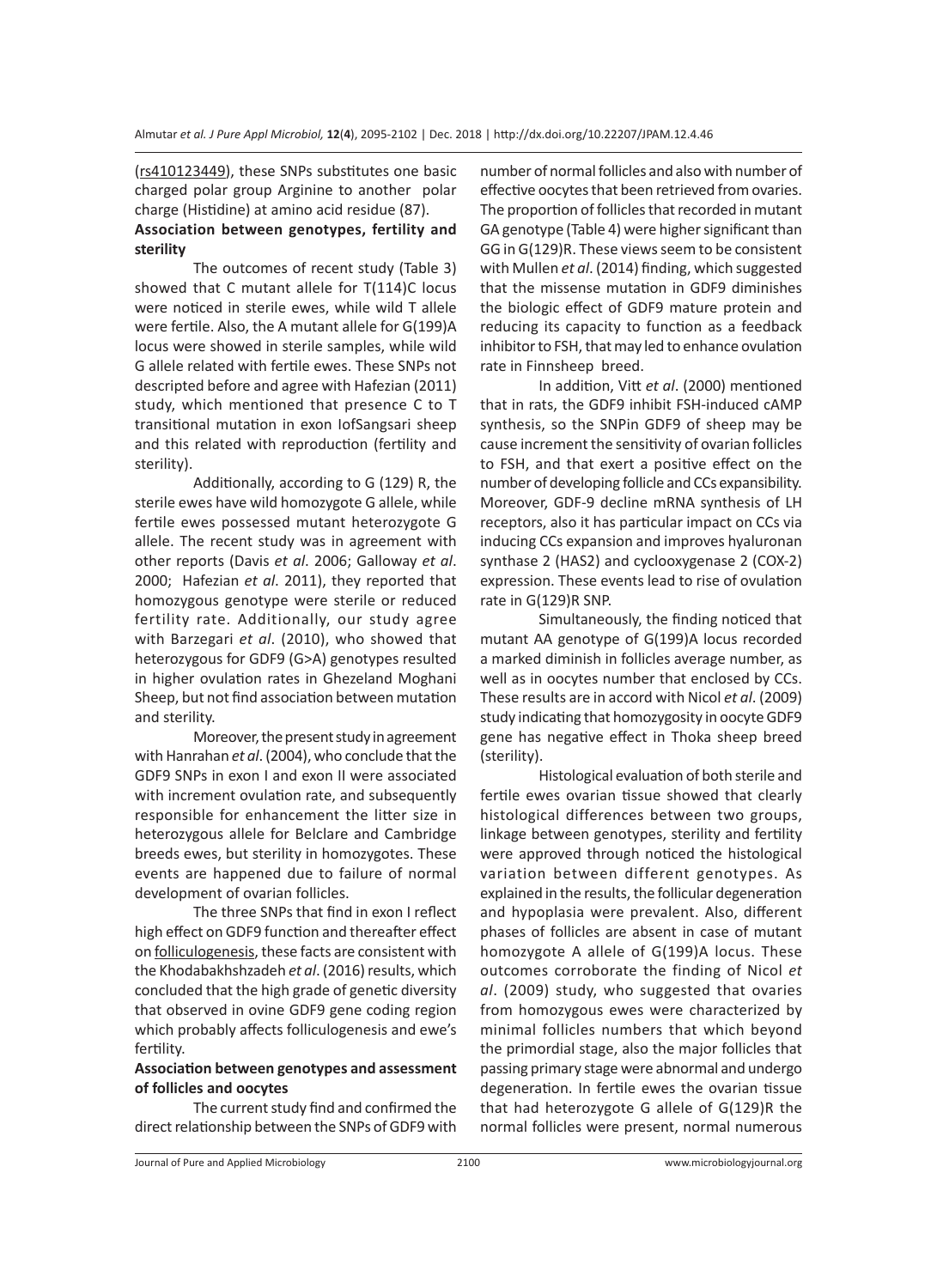corpus albicans and presence degenerative corpus leutium, these approved that the ewes were cyclic and fertile.

The present study concluded that the three SNPs in Awassi ewes have different effect on follicles and oocyte number, subsequently on fertility and sterility.

The homozygote mutation of G(199) Arelated with decrease follicles and oocyte number and with sterility, while the heterozygote mutation G(129)R related with normal fertility in Awassi ewes.

### **ACKNOWLEDGMENTS**

The authors thank the staff of laboratory of Biotechnology Research Center-Al-Nahrian University/Baghdad. Also special thanks for employers of Al-shola abattoir/ Baghdad.

### **Disclosure of interest**

On behalf of all co-authors, I hereby confirm that I have reviewed and complied with the relevant Instructions to Authors, the Ethics in Publishing policy and Conflicts of Interest disclosure.

#### **Ethics**

 I hereby declare all ethical standards have been respected in preparation of the submitted article.

#### **REFERENCES**

- 1. Al Barzinji, Y.M.S., Othman, G.U., Genetic Polymorphism in FecB Gene in Iraqi Sheep Breeds Using RFLP-PCR Technique. *IOSR J. Agri. Vet. Sci.* 2013; **2**, 46-48.
- 2. Asadpour, R., Jafari-Joozani, R., Alijani, S., Mahmod, H., Detection of polymorphism in booroola gene (FecB) and its association with litter size in Zel sheep breed in Iran. *Slovak J. Anim. Sci.* 2012; **45**(2), 63-66.
- 3. Bahrami, Y., Bahrami, S., Mohammadi, H.R., Chekani-Azar, V., Mousavizadeh, S.A., The Polymorphism of GDF-9 Gene in Hisari Sheep. *In Biological Forum*. 6, 2014; 46. Res. Trend.
- 4. Barzegari, A., Atashpaz, S., Ghabili, K., Nemati, Z., Rustaei, M., Azarbaijani, R., Polymorphisms in GDF9 and BMP15 associated with fertility and ovulation rate in Moghani and Ghezel sheep in Iran. *Reprod. Domst. Anim*. 2010; **45**, 666-669.
- 5. Bodensteiner, K.J., Clay, C.M., Moeller, C.L., Sawyer, H.R., Molecular cloning of the ovine growth/differentiation factor-9 gene and

expression of growth/differentiation factor-9 in ovine and bovine ovaries. *Biol. Reprod.* 1999; **60**, 381-386.

- 6. Davis, G.H., Major genes affecting ovulation rate in sheep. *Genetics Selection* 2005; **37**, 11.
- 7. Davis, G.H., Balakrishnan, L., Ross, I.K., Wilson, T., Galloway, S.M., Lumsden, B.M., Hanrahan, J.P., Mullen, M., Mao, X.Z., Wang, G.L., Zhao, Z.S., Investigation of the Booroola (FecB) and Inverdale (FecXI) mutations in 21 prolific breeds and strains of sheep sampled in 13 countries. *Anim.Reprod. Sci*. 2006; **92**, 87-96.
- 8. De Castro, F.C., Cruz, M.H.C., Leal, C.L.V., Role of growth differentiation factor 9 and bone morphogenetic protein 15 in ovarian function and their importance in mammalian female fertility - A review. *Asian-Aust. J. Anim. Sci.* 2016; **29**, 1065.
- 9. Dong, J., Albertini, D.F., Nishimori, K., Kumar, T.R., Lu, N. and Matzuk, M.M., Growth differentiation factor-9 is required during early ovarian folliculogenesis. *Nature.* 1996; **383**, 531.
- 10. Elvin, J. A., Yan, C., Matzuk, M. M., Oocyteexpressed TGF-â superfamily members in female fertility. *Mol. Cell. Endocrinol*. 2000; **159**, 1-5.
- 11. Elvin, J.A., Clark, A.T., Wang, P., Wolfman, N.M., Matzuk, M.M., Paracrine actions of growth differentiation factor-9 in the mammalian ovary. *Mol. Endocrinol.* 1999; **13**, 1035-1048.
- 12. Fabre, S., Pierre, A., Mulsant, P., Bodin, L., Di Pasquale, E., Persani, L., Monget, P., Monniaux, D., Regulation of ovulation rate in mammals: contribution of sheep genetic models. *Reprod. Biol. Endocrinol*. 2006; **4**, 20.
- 13. Galloway, S.M., McNatty, K.P., Cambridge, L.M., Laitinen, M.P., Juengel, J.L., Jokiranta, T.S., McLaren, R.J., Luiro, K., Dodds, K.G., Montgomery, G.W., Beattie, A.E., Mutations in an oocyte-derived growth factor gene (BMP15) cause increased ovulation rate and infertility in a dosage-sensitive manner.*Nature genetics* 2000; **25**, 279.
- 14. Hafezian, S. H., Genetic polymorphism BMP15 and GDF9 genes in Sangsari sheep of Iran. *Int. J. of Genetics Mol. Biol*. 2011; **3**, 31-34.
- 15. Hanrahan, J.P., Gregan, S.M., Mulsant, P., Mullen, M., Davis, G.H., Powell, R. and Galloway, S.M. Mutations in the genes for oocyte-derived growth factors GDF9 and BMP15 are associated with both increased ovulation rate and sterility in Cambridge and Belclare sheep (Ovisaries). *Biol. Reprod.* 2004; **70**, 900-909.
- 16. Juengel, J.L., Hudson, N.L., Heath, D.A., Smith, P., Reader, K.L., Lawrence, S.B., O'Connell, A.R., Laitinen, M.P., Cranfield, M., Groome, N.P., Ritvos, O., Growth differentiation factor 9 and